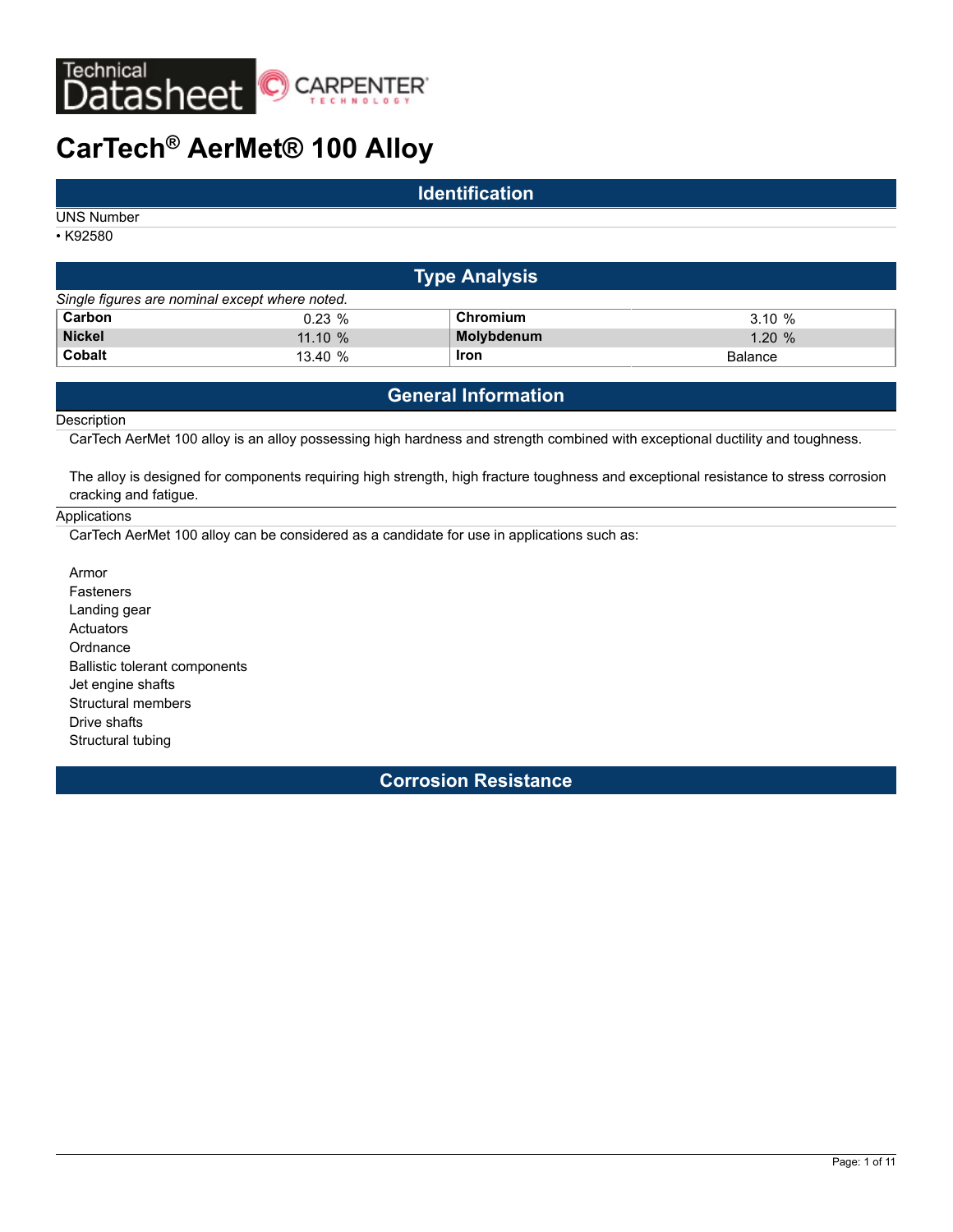# **CarTech® AerMet® 100 Alloy**

**Important Note:***The following 4-level rating scale is intended for comparative purposes only. Corrosion testing is recommended; factors which affect corrosion resistance include temperature, concentration, pH, impurities, aeration, velocity, crevices, deposits, metallurgical condition, stress, surface finish and dissimilar metal contact.*

| .<br>Humidity | estricter.<br>◝ |  |
|---------------|-----------------|--|

# Stress Corrosion Cracking Properties-AerMet 100 Alloy



| <b>Properties</b> |  |  |  |
|-------------------|--|--|--|
|                   |  |  |  |
|                   |  |  |  |

| <b>Physical Properties</b> |        |                                                       |
|----------------------------|--------|-------------------------------------------------------|
| Density                    | 0.2850 | lb/in <sup>3</sup>                                    |
| Mean CTE                   |        |                                                       |
| 75 to 200°F, Annealed      |        | 5.49 $\times$ 10 $\cdot$ in/in/ $\cdot$ F             |
| 75 to 300°F, Annealed      |        | 5.73 $\times$ 10 $\cdot$ in/in/ $\cdot$ F             |
| 75 to 400°F, Annealed      |        | 5.83 $\times$ 10 $\cdot$ in/in/ $\cdot$ F             |
| 75 to 500°F, Annealed      |        | 5.92 $\times$ 10 $\cdot$ in/in/ $\cdot$ F             |
| 75 to 600°F, Annealed      |        | 6.01 $\times$ 10 $\cdot$ in/in/ $\cdot$ F             |
| 75 to 700°F, Annealed      |        | 6.10 $\times$ 10 $\frac{1}{2}$ in/in/ $\frac{1}{2}$ F |
| 75 to 800°F, Annealed      |        | 6.20 $\times$ 10 $\cdot$ in/in/ $\cdot$ F             |
| 75 to 900°F, Annealed      |        | 6.29 $\times$ 10 $\cdot$ in/in/ $\cdot$ F             |
| 75 to 1000°F, Annealed     |        | 6.28 $\times$ 10 $\cdot$ in/in/ $\cdot$ F             |
| 75 to 200°F, Heat Treated  |        | 5.55 $\times$ 10 $\cdot$ in/in/ $\cdot$ F             |
| 75 to 300°F, Heat Treated  |        | 5.77 $\times$ 10 $\cdot$ in/in/ $\cdot$ F             |
| 75 to 400°F, Heat Treated  |        | 5.88 $\times$ 10 $\cdot$ in/in/ $\cdot$ F             |
| 75 to 500°F, Heat Treated  |        | 6.00 $\times$ 10 $\cdot$ in/in/ $\cdot$ F             |
| 75 to 600°F, Heat Treated  |        | 6.08 $\times$ 10 $\cdot$ in/in/ $\cdot$ F             |
| 75 to 700°F, Heat Treated  |        | 6.16 $\times$ 10 $\cdot$ in/in/ $\cdot$ F             |
| 75 to 800°F, Heat Treated  |        | 6.25 $\times$ 10 $\cdot$ in/in/ $\cdot$ F             |
| 75 to 900°F, Heat Treated  |        | 6.34 $\times$ 10 $\cdot$ in/in/ $\cdot$ F             |
| 75 to 1000°F, Heat Treated |        | 6.43 $\times$ 10 $\cdot$ in/in/ $\cdot$ F             |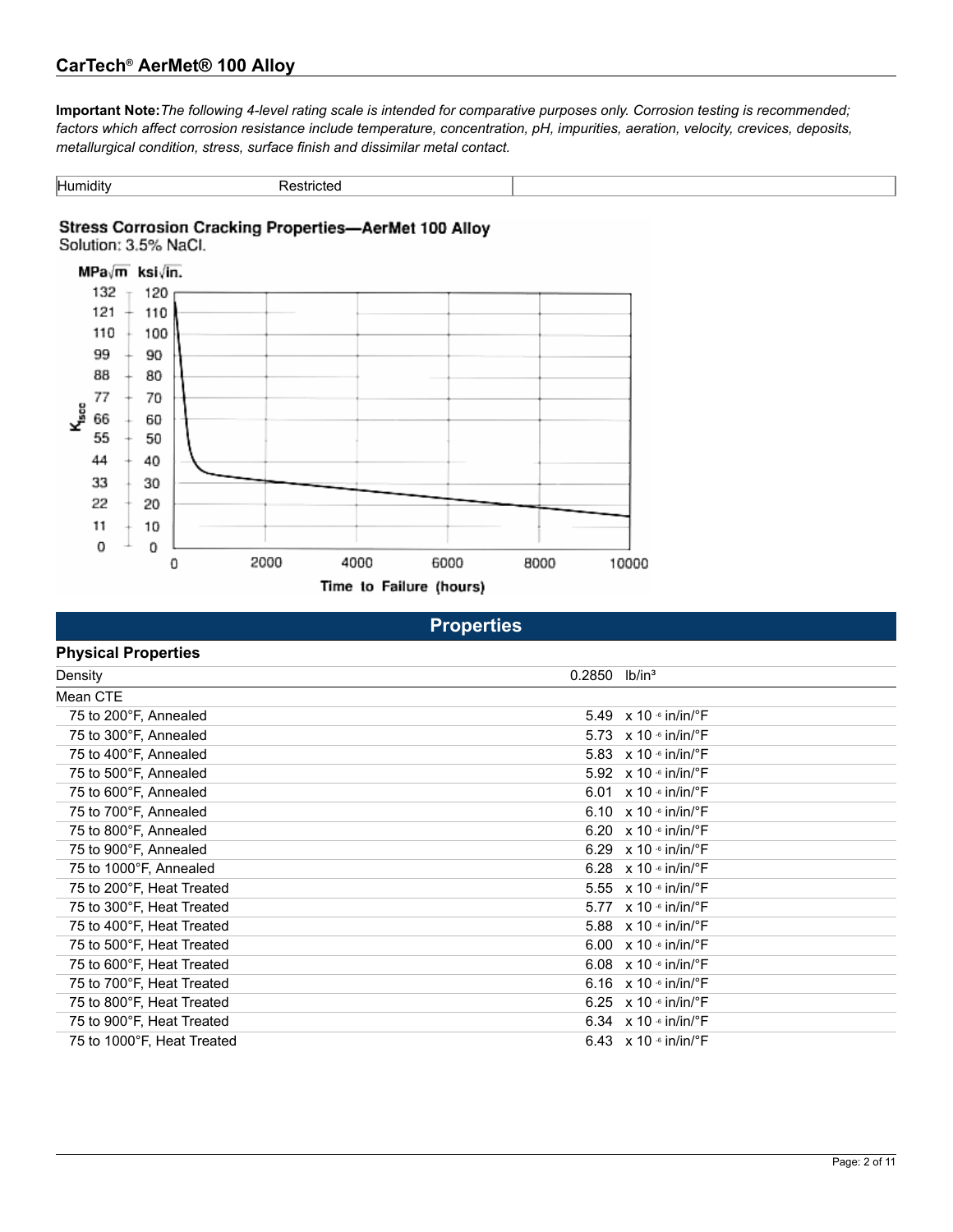# **CarTech® AerMet® 100 Alloy**

| <b>Temperature Range</b> |                                   | Condition              |                       |                        |                            |  |
|--------------------------|-----------------------------------|------------------------|-----------------------|------------------------|----------------------------|--|
|                          |                                   |                        | Annealed              | <b>Heat Treated</b>    |                            |  |
| 75°F to (°F)             | $25^{\circ}$ C to ( $^{\circ}$ C) | x 10- <sup>6</sup> /°F | x 10 <sup>-4</sup> °C | $x 104$ <sup>e</sup> F | $x 10^{-6}$ <sup>o</sup> C |  |
| 200                      | 93                                | 5.49                   | 9.88                  | 5.55                   | 9.99                       |  |
| 300                      | 149                               | 5.73                   | 10.31                 | 5.77                   | 10.39                      |  |
| 400                      | 204                               | 5.83                   | 10.49                 | 5.88                   | 10.58                      |  |
| 500                      | 260                               | 5.92                   | 10.66                 | 6.00                   | 10.80                      |  |
| 600                      | 316                               | 6.01                   | 10.82                 | 6.08                   | 10.94                      |  |
| 700                      | 371                               | 6.10                   | 10.98                 | 6.16                   | 11.09                      |  |
| 800                      | 427                               | 6.20                   | 11.16                 | 6.25                   | 11.25                      |  |
| 900                      | 482                               | 6.29                   | 11.32                 | 6.34                   | 11.41                      |  |
| 1000                     | 538                               | 6.28                   | 11.30                 | 6.43                   | 11.57                      |  |

Mean coefficient of thermal expansion

# Modulus of Elasticity (E) 28.2 x 10 3 ksi Electrical Resistivity (70°F) 259.0 ohm-cir-mil/ft Critical Temperature (AC1) 1065 °F Critical Temperature (AC3) 1525 °F

# Full continuous cooling curve-AerMer 100 alloy

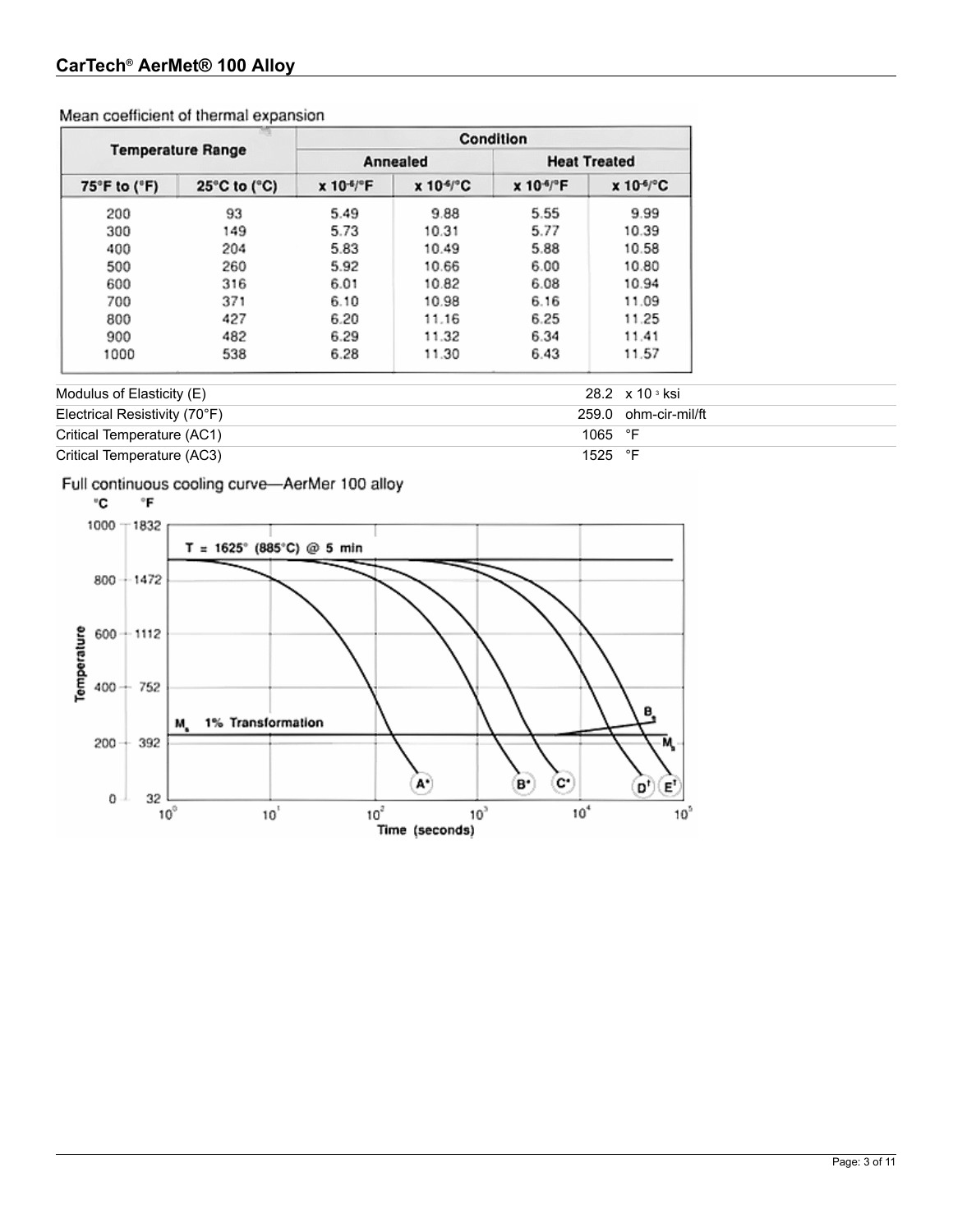Partial continuous cooling curve-AerMet 100 alloy<br>This partial curve represents a critical region of the continuous cooling curve as well as the inclusion of 5 and 15% transformation lines.



- $\bullet$ .12" (3 mm) diameter x .39" (10 mm) rod heated to 1625°F (885°C) at 360°F (200°C) per minute held at 1625°F (885°C) for 5 min quenched with helium gas.
- $\pm$  .12" (3 mm) diameter x .31" (8 mm) rod heated to 1625°F (885°C) at 360°F (200°C) per minute held at 1625°F (885°C) for 5 min quenched with helium gas.

| The following chart contains a summary of the data from the partial continuous cooling |
|----------------------------------------------------------------------------------------|
| curve.                                                                                 |

| Sample | <b>Cooling Time</b> | $M_{s}$   |     | $B_{s}$                  |                          | <b>Hardness</b> |  |
|--------|---------------------|-----------|-----|--------------------------|--------------------------|-----------------|--|
| ID     | <b>Seconds</b>      | <b>"F</b> | ۰c  | ۰F                       | ۰c                       | <b>HRC</b>      |  |
| А      | 200                 | 437       | 225 | $\overline{\phantom{a}}$ | $\sim$                   | 55.5            |  |
| в      | 2000                | 437       | 225 | $\overline{\phantom{a}}$ | $\overline{\phantom{a}}$ | 53.0            |  |
| с      | 5000                | 437       | 225 | $\sim$                   | $\sim$                   | 52.5            |  |
| D      | 28800               | 428       | 220 | 482                      | 250                      | 51.5            |  |
| Ε      | 57600               | 423       | 217 | 500                      | 260                      | 51.5            |  |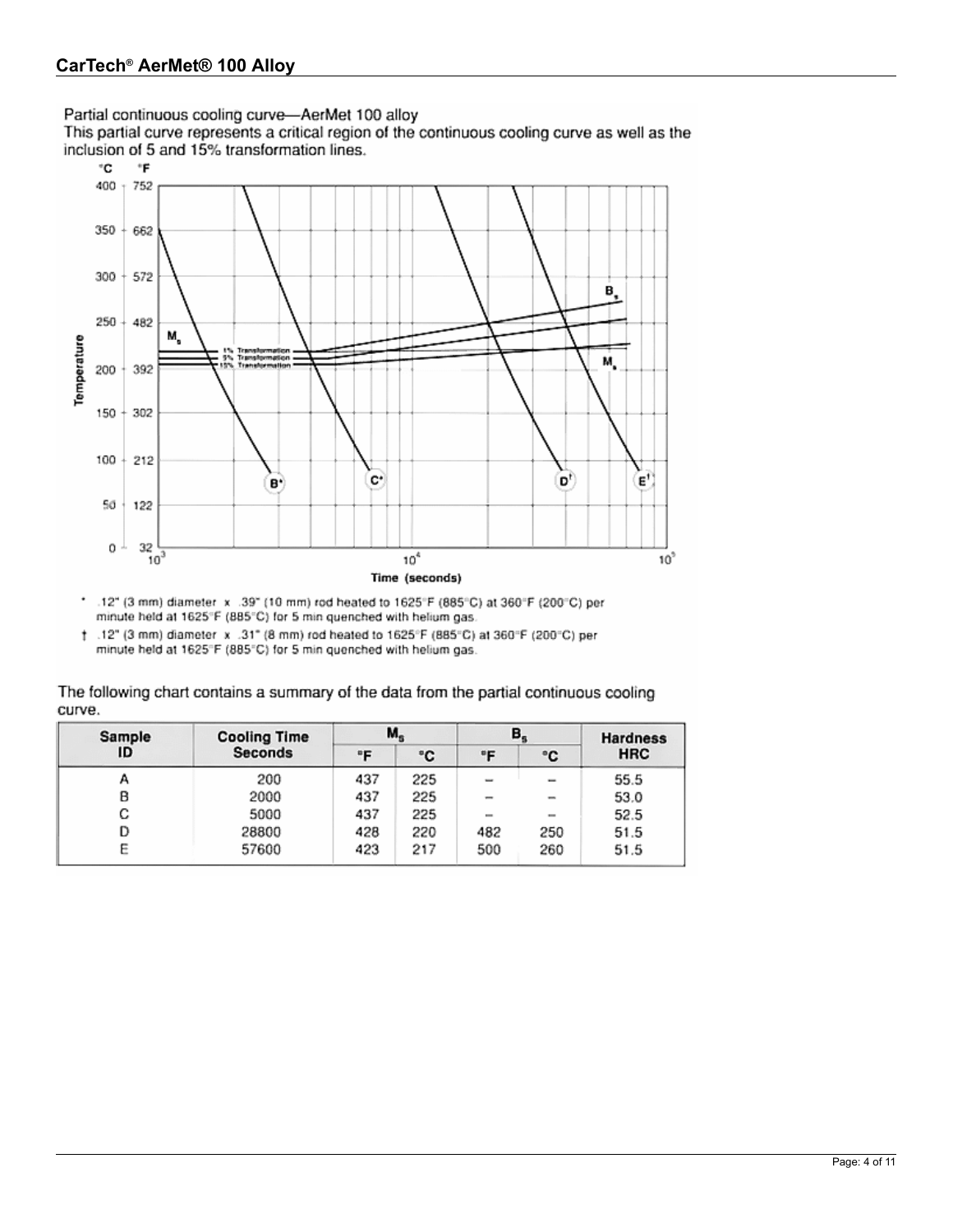#### **Magnetic Properties**

#### DC Normal Magnetic Properties-AerMet 100 Alloy

Overage annealed material - 1250°F (677°C) 16 hours, air cooled. Solution treated and aged material - 1625°F (885°C) 1 hour, air cooled, refrigerated  $-100^{\circ}$ F ( $-73^{\circ}$ C), aged 900 $^{\circ}$ F (482 $^{\circ}$ C) 5 hours, air cooled.



 $\mu$  max = 180, From H = 200 Oe, B, = 11600 G, H<sub>c</sub> = 52.0 Oe

µ max = 150, From H = 200 Oe, B, = 10100 G, H, = 39.5 Oe

### **Typical Mechanical Properties**

#### 0.2% Offset Yield Strength and Ultimate Tensile Strength vs. Test Temperature-AerMet 100 Allov

Heat treated 1625°F (885°C) 1 hour, vermiculite cooled, refrigerated -100°F (-73°C) 1 hour, air warmed, aged 900°F (482°C) 5 hours, air cooled.

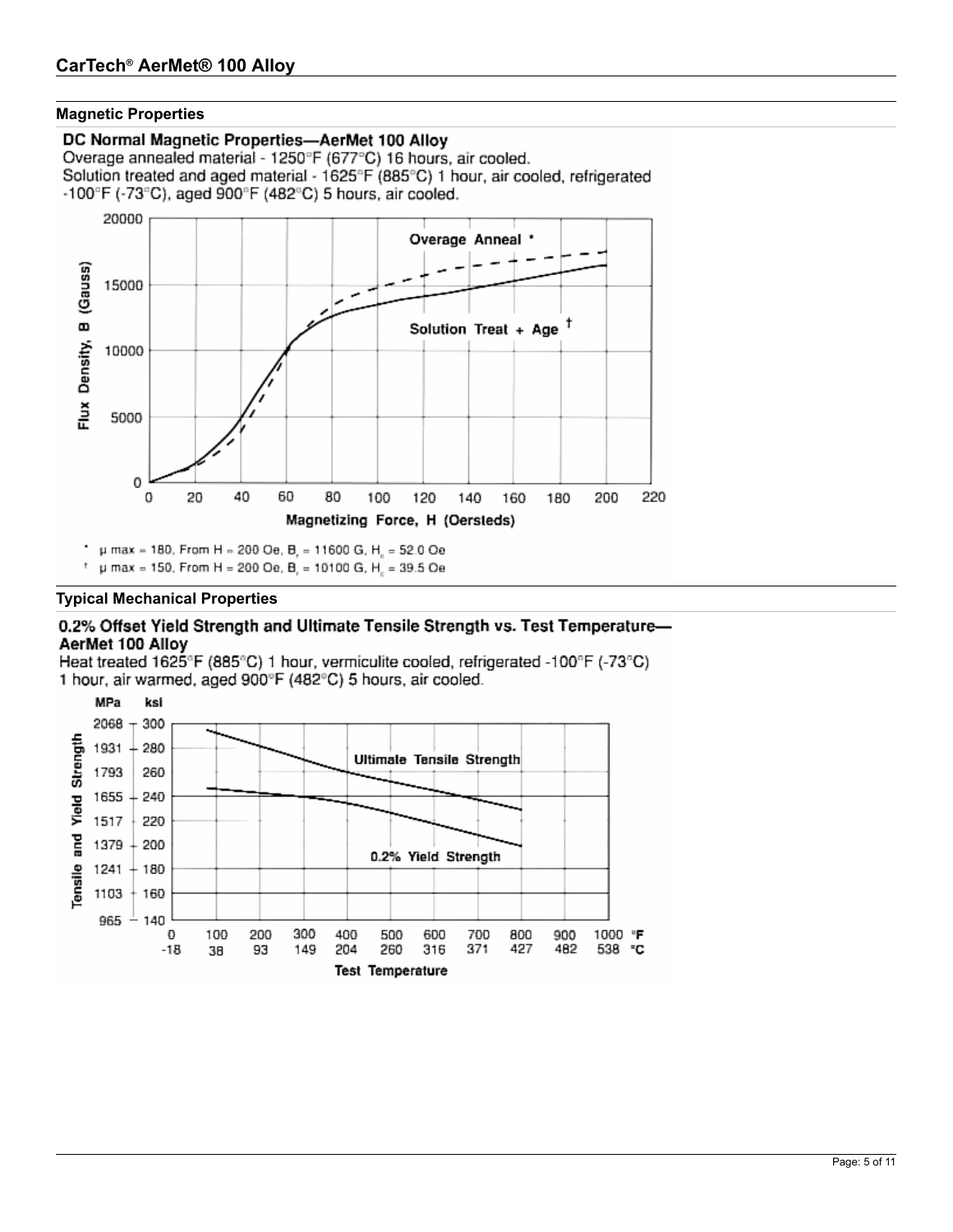# Effect of Aging Temperature on Charpy V-Notch Energy-AerMet 100 Alloy

Longitudinal orientation - Heat treated 1625°F (885°C) 1 hour, air cooled, refrigerated -100°F (-73°C) 1 hour, air warmed, aged 5 hours, air cooled.



Effect of Aging Temperature on Plane Strain Fracture Toughness-AerMet 100 Alloy Longitudinal orientation - Heat treated 1625°F (885°C) 1 hour, air cooled, refrigerated -100°F (-73°C) 1 hour, air warmed, aged 5 hours, air cooled.

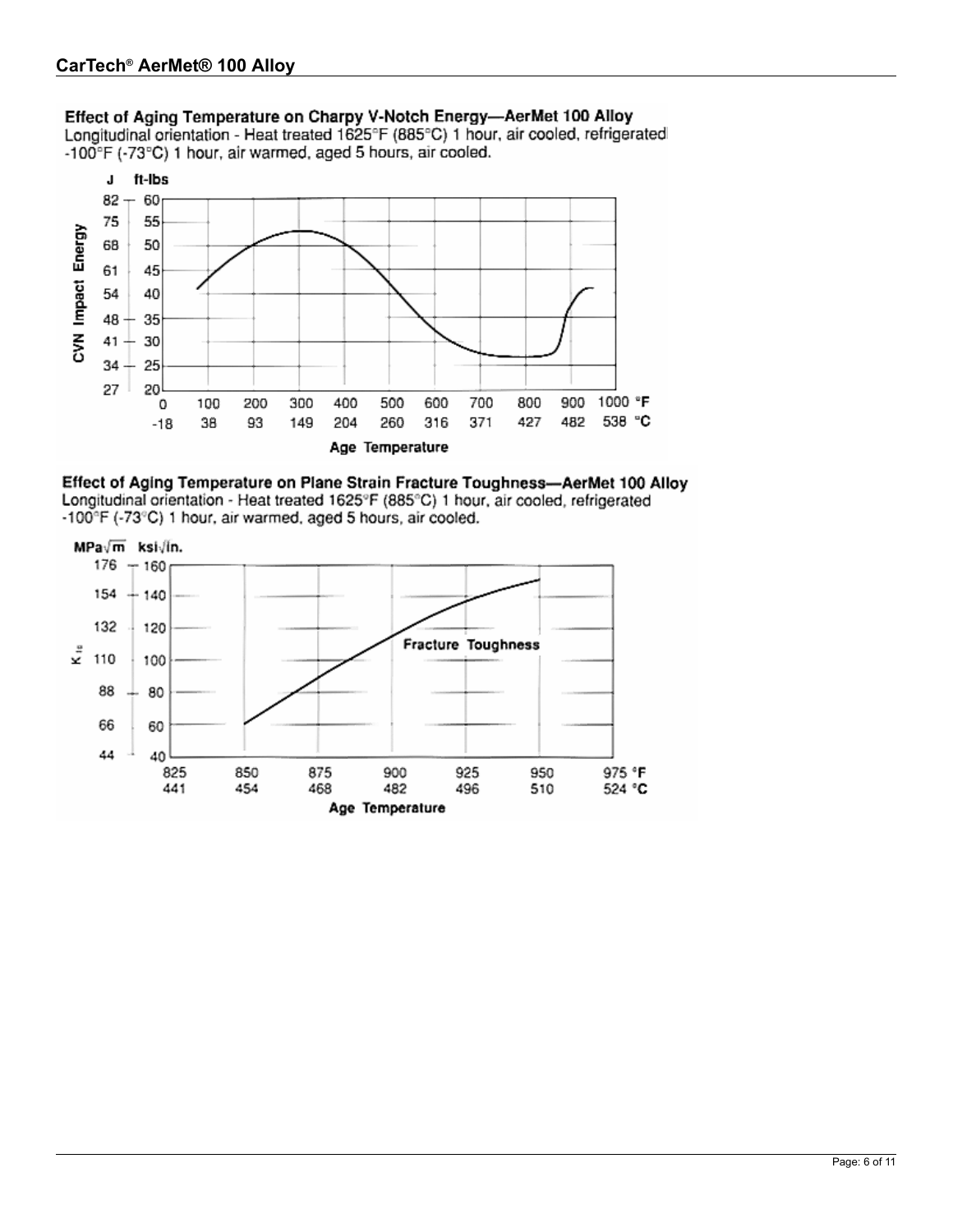## Effect of Aging Temperature on Reduction of Area and Elongation-AerMet 100 Alloy

Longitudinal orientation - Heat treated 1625°F (885°C) 1 hour, air cooled, refrigerated -100°F (-73°C) 1 hour, air warmed, aged 5 hours, air cooled.



Effect of Aging Temperature on Tensile and Yield Strengths-AerMet 100 Alloy Longitudinal orientation - Heat treated 1625°F (885°C) 1 hour, air cooled, refrigerated -100°F (-73°C) 1 hour, air warmed, aged 5 hours, air cooled.

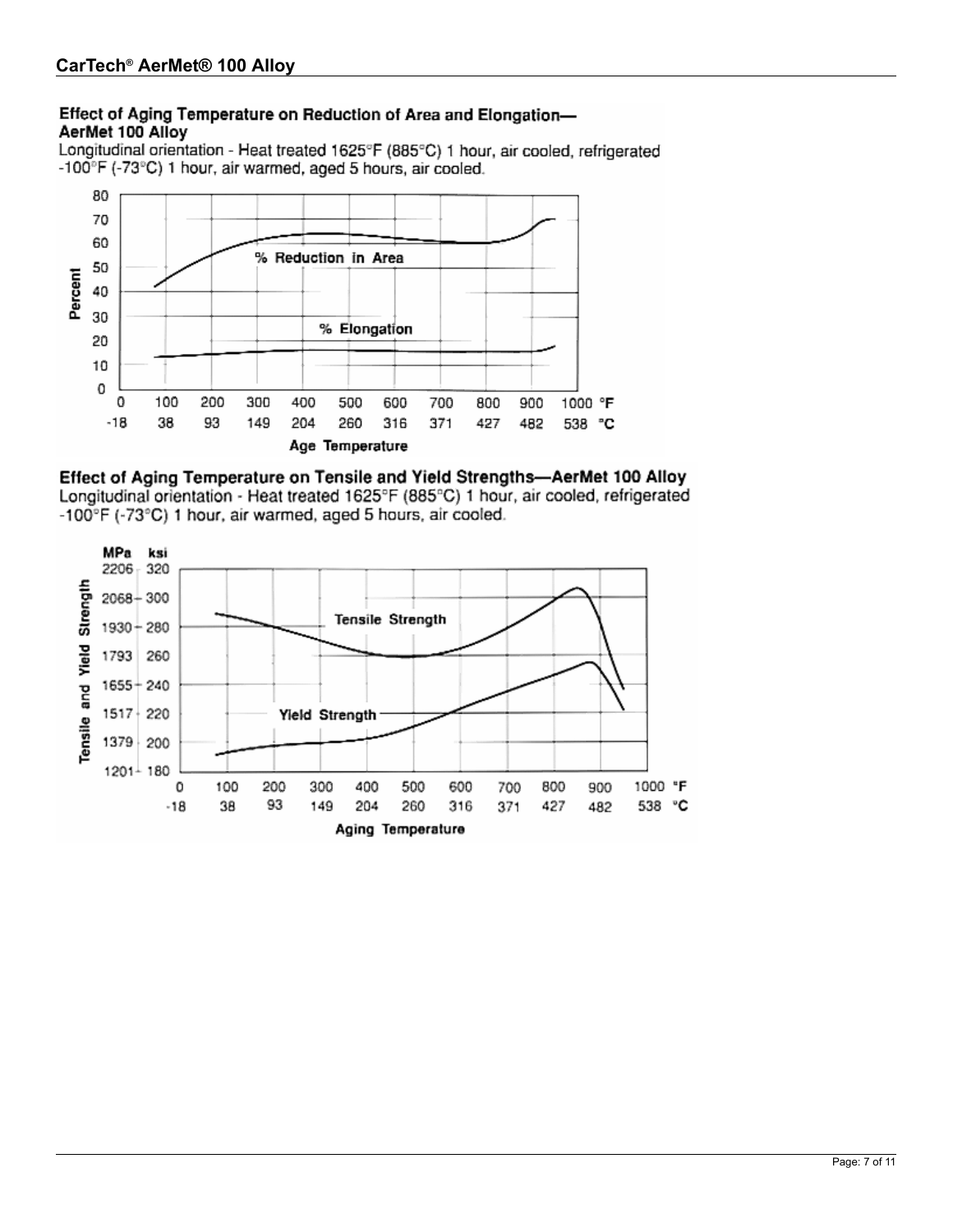### Effect of Specimen Design on Fatigue Resistance-AerMet 100 Alloy K=1 data are from two labs. R=0.



Fracture Toughness vs. Tensile Strengths-AerMet 100 Alloy Longitudinal data. Solution treated 1625°F (885°C).

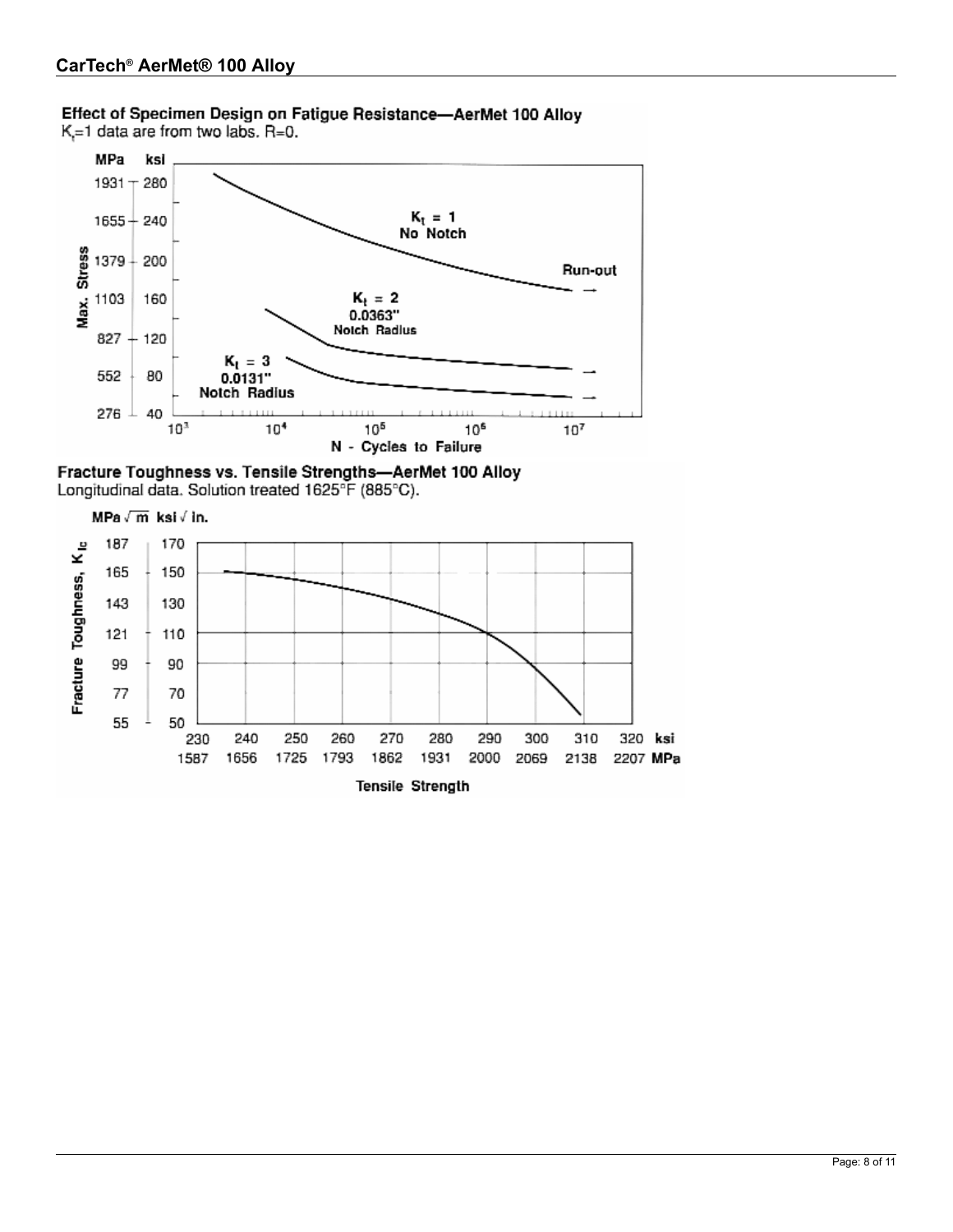### Typical Charpy V-Notch Impact Energy-AerMet 100 Alloy

L-R orientation. Heat treatment: 1625°F (885°C) 1 hour, vermiculite cooled, refrigerated -100°F (-73°C) 1 hour, air warmed, aged 900°F (482°C) 5 hours.



#### **Typical Mechanical Properties-AerMet 100 Allov**

Heat treatment - 1625°F (885°C) 1 hour, air cooled, -100°F (-73°C) 1 hour, aged 900°F (482°C) 5 hours.

| Yield<br>Strength |                                 | <b>Ultimate</b><br><b>Tensile Strength</b> |            | %<br>Elongation | $\%$<br><b>Reduction</b> |    | Charpy<br><b>V-Notch</b><br><b>Impact Energy</b> |                  | <b>Fracture</b><br><b>Toughness</b><br>$K_{\text{IC}}$ |
|-------------------|---------------------------------|--------------------------------------------|------------|-----------------|--------------------------|----|--------------------------------------------------|------------------|--------------------------------------------------------|
| ksi               | <b>MPa</b>                      | ksi                                        | <b>MPa</b> | of Area         | ft-Ibs                   | J  |                                                  | ksi / in MPa / M |                                                        |
|                   | <b>Longitudinal Orientation</b> |                                            |            |                 |                          |    |                                                  |                  |                                                        |
| 250               | 1724                            | 285                                        | 1965       | 14              | 65                       | 30 | 41                                               | 115              | 126                                                    |
|                   | <b>Transverse Orientation</b>   |                                            |            |                 |                          |    |                                                  |                  |                                                        |
| 250               | 1724                            | 285                                        | 1965       | 13              | 55                       | 25 | 34                                               | 100              | 110                                                    |

# **Heat Treatment**

#### **Decarburization**

Like other carbon bearing high strength alloys, AerMet 100 alloy is subject to decarburization during hardening. Heat treatment should take place in a neutral atmosphere furnace, salt bath or vacuum. Decarburization should be determined by comparing the surface and internal hardness of a small test cube for proper response. Metallographic determination of decarburization is not recommended for this alloy.

#### Normalizing

AerMet 100 alloy can be normalized by heating to 1650°F (899°C) holding for one hour and air cooling to room temperature. Optimum softening for machining is obtained by following the 1650°F (899°C) normalize with a 16 hour 1250°F (677°C) overage anneal.

#### Annealing

AerMet 100 alloy is softened by using a 1250°F (677°C) overage anneal for 16 hours. The optimum annealed hardness of 40 HRC maximum is obtained following this anneal.

#### Solution Treatment

The solution treatment temperature range is 1625°F +/-25°F (885°C +/-14°C) for 1 hour. The solution treatment temperature must be monitored by a thermocouple attached to the load.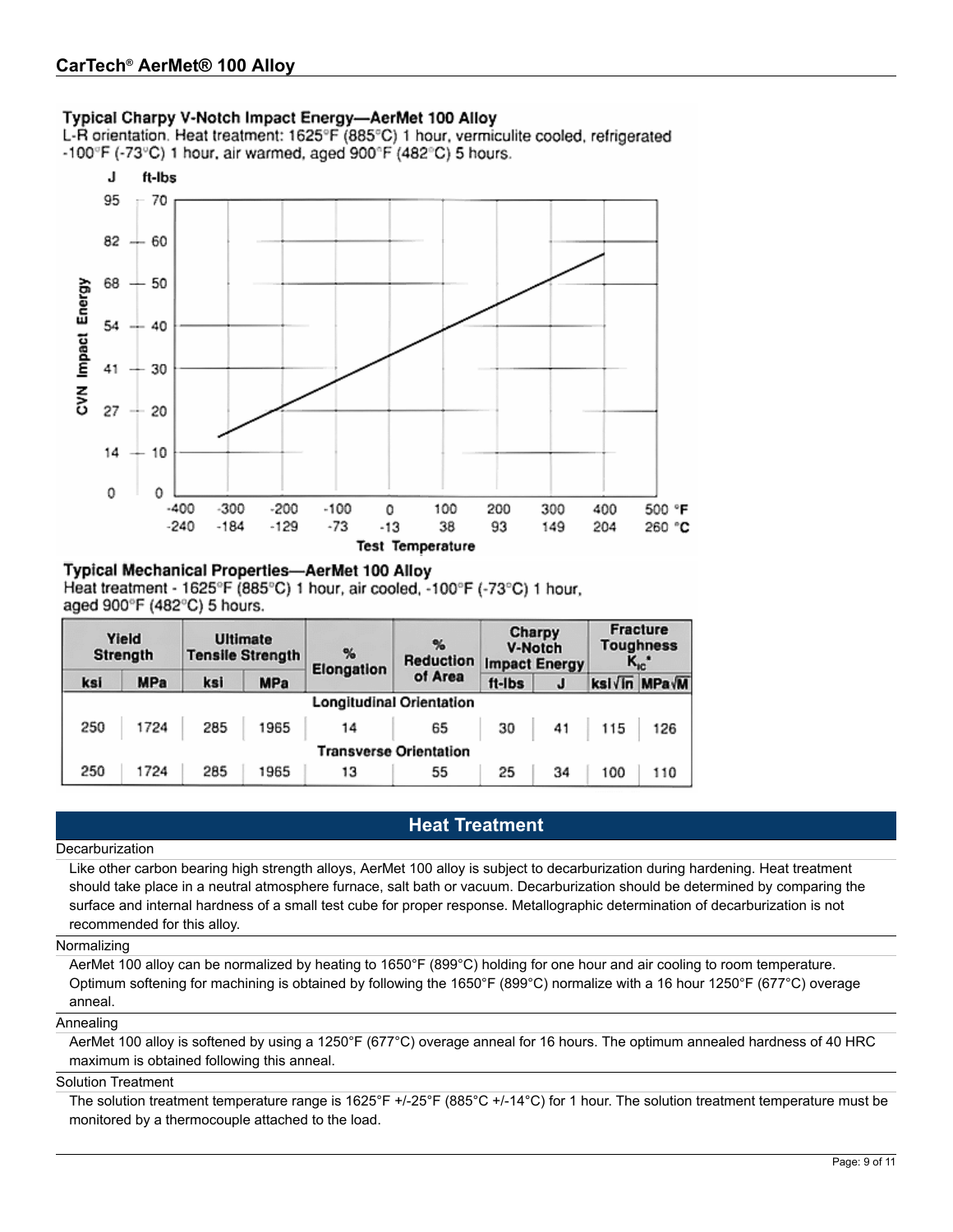#### **Quenching**

Water quenching is not recommended.

Proper quenching practice is essential for AerMet 100 alloy. The alloy should be cooled from the solution treatment temperature to 150°F (66°C) in 1 to 2 hours to develop optimum properties. Individual sections larger than 2" diameter or 1" thick (plate) must be quenched with oil in order to obtain 150°F (66°C) in 1 to 2 hours. Individual sections up to 2" diameter or 1" thick (plate) will air cool to 150°F (66°C) in 1 to 2 hours. The cooling rate of the furnace load must be monitored by a thermocouple attached to the hottest spot in the load to insure that the 2 hour cool to 150° (66°C) is obtained.

#### Cold Treatment

Following cooling to room temperature, to obtain the full toughness capability AerMet 100 alloy should be cooled to -100°F (-73°C) and held for 1 hour. The parts can then be air warmed.

#### Straightening

AerMet 100 alloy exhibits minimal size change during heat treatment; however, for some parts, mechanical straightening to compensate for distortion during heat treatment is appropriate.

Prior to straightening, a low temperature stress relief at 350/400°F (177/204°C) for 5 hours following the refrigeration operation will provide an optimal combination of ductility and yield strength for the mechanical straightening operation.

Age

The standard aging treatment for AerMet 100 alloy is 900°F +/-10°F (482°C +/-6°C) for 5 hours. Parts made from AerMet 100 alloy should never be aged at a temperature below 875°F (468°C).

### Effect of Aging Temperature on Hardness-AerMet 100 Alloy

Specimens solution treated using 1625°F (885°C) 1 hour, air cooled, refrigerated -100°F (-73°C) 1 hour.

| Aging Temperature                         | <b>HRC</b> |
|-------------------------------------------|------------|
| As hardened                               | 51.0/53.0  |
| $875^{\circ}$ F (468 $^{\circ}$ C) 5 hrs. | 54,5/55.5  |
| 900"F (482"C) 5 hrs.                      | 53.0/54.0  |
| 925°F (496°C) 5 hrs.                      | 51.0/52.5  |

# **Workability**

#### Forging

Primary break down forging of AerMet 100 alloy should be done at a maximum starting temperature of 2250°F (1232°C). Finish forging should be done from 1800°F (982°C) with a finishing temperature below 1650°F (899°C) in order to optimize the final heat treated properties. Following forging the parts should be air cooled to room temperature and then annealed. Following the anneal the forgings should be normalized in order to restore properties to the dead zone.

#### **Machinability**

AerMet 100 alloy is somewhat more difficult to machine than 4340 at Rockwell C 38. Carbide tools are recommended at 280 to 350 SFM.

Following rough machining, if a stress relief is desired, stress relieve at 800°F (427°C) for 1 to 3 hours.

| <b>Other Information</b>                          |                |  |  |  |  |
|---------------------------------------------------|----------------|--|--|--|--|
| <b>Applicable Specifications</b>                  |                |  |  |  |  |
| • AMS 6478                                        | • AMS 6532     |  |  |  |  |
| • McDonnell Douglas MMS 217<br>$\cdot$ MIL HDBK-5 |                |  |  |  |  |
| <b>Forms Manufactured</b>                         |                |  |  |  |  |
| • Bar-Rounds                                      | $\cdot$ Billet |  |  |  |  |
| • Hollow Bar                                      | • Plate        |  |  |  |  |
| • Sheet                                           | $\cdot$ Strip  |  |  |  |  |
| • Weld Wire                                       | • Wire         |  |  |  |  |